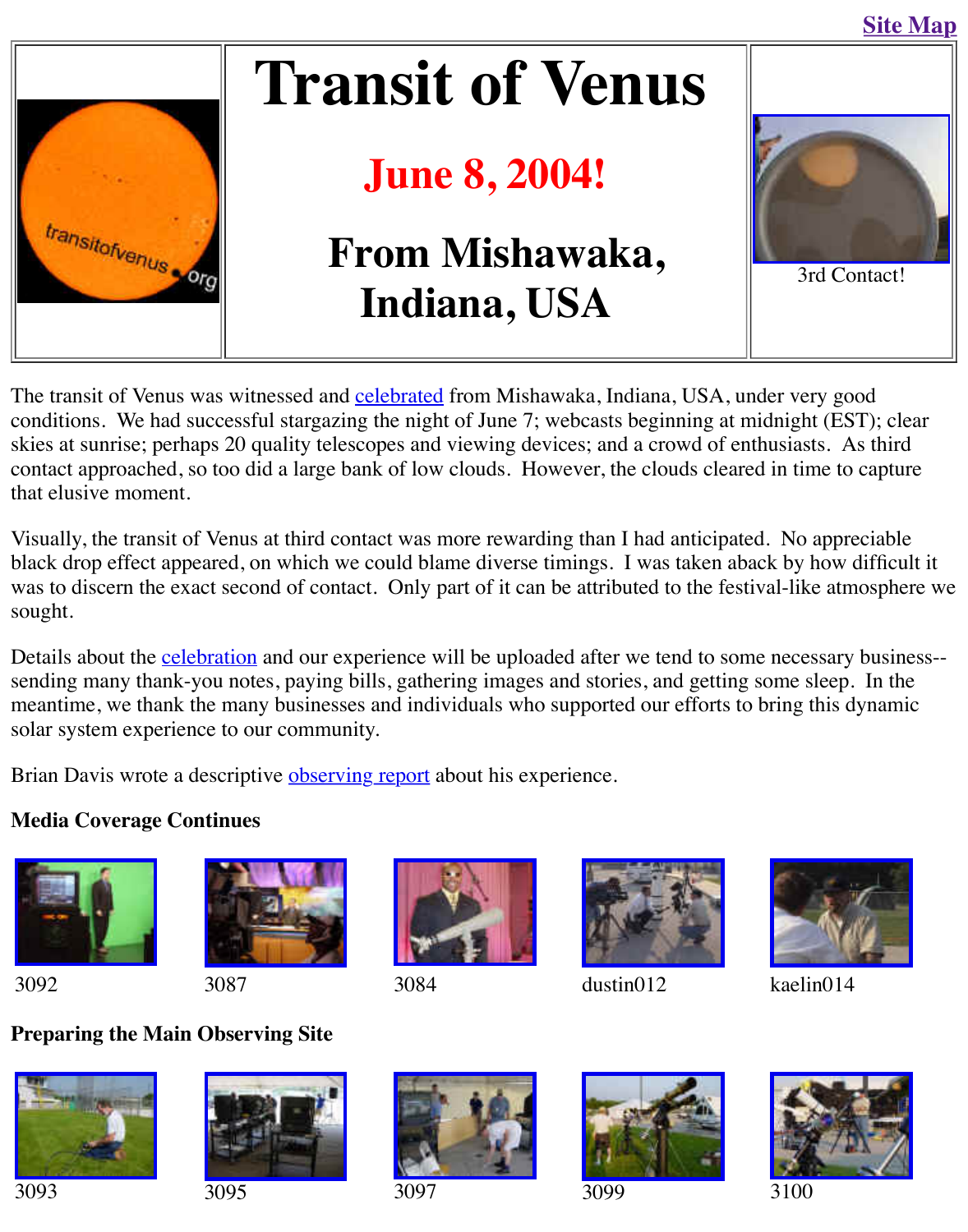







#### **[Webcasts of 1st a](http://old.transitofvenus.org/2004/tentframe03034.jpg)nd [2nd Contacts](http://old.transitofvenus.org/2004/tent03036.jpg)**



#### **June 8, 2004: Transit of Venus at Sunrise**



#### **[Clouds Threaten](http://old.transitofvenus.org/2004/dsc00006.jpg) Third Contact**



**Broadcast of WWV Time Signal, courtesy of Radio Operator John Fleming (W3GQJ)**





3106 3108

#### **[Clouds Clear](http://old.transitofvenus.org/2004/dsc03106med.jpg)**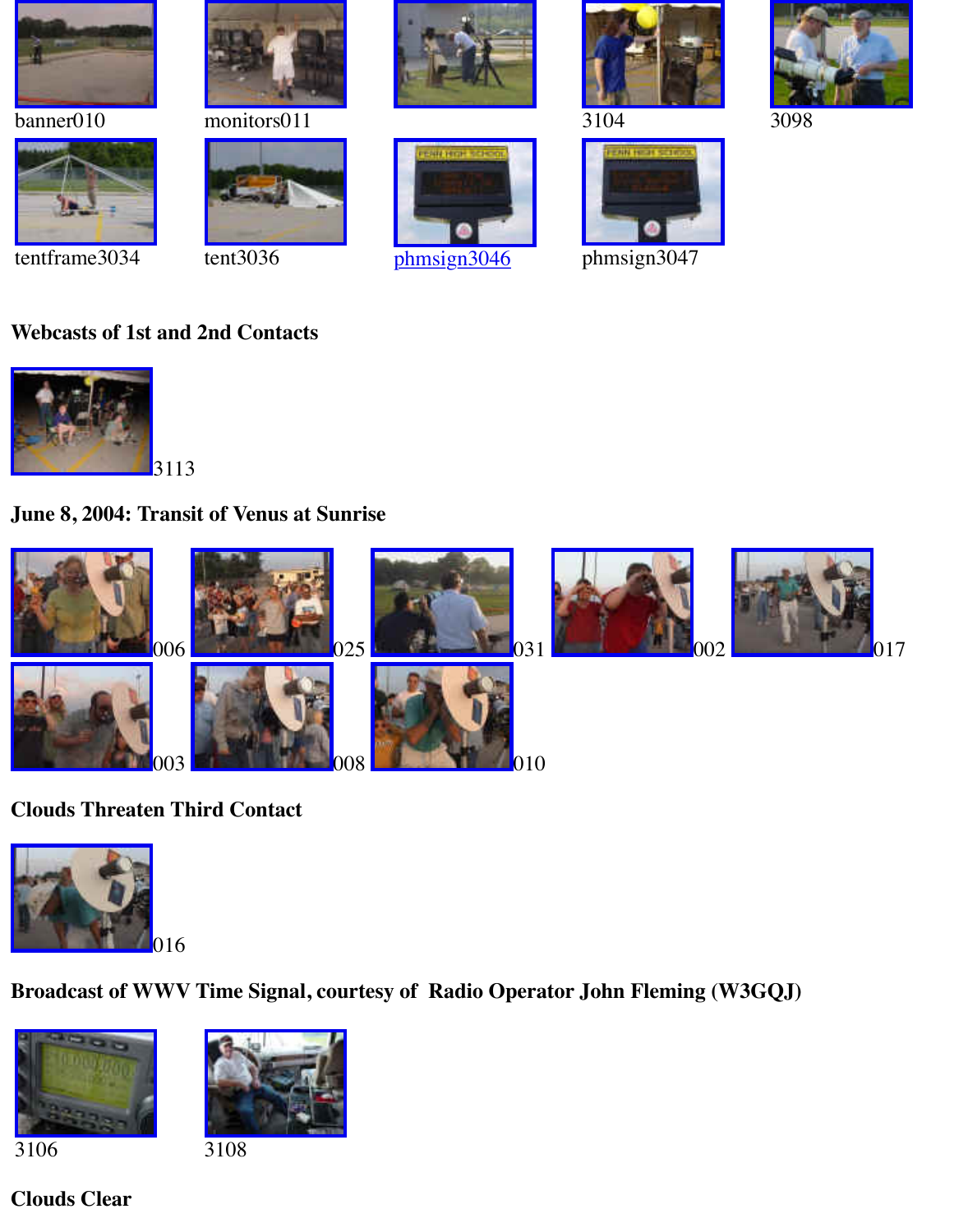



Image courtesy of Cathy McCormick.



aligning.jpg [Aligning with mo](http://old.transitofvenus.org/images/aligning.jpg)on.



darnell.jpg Observing the moon



lapierre.jpg Preparing scopes.

Images cou Darnell.



http://www.physics.nd.edu/venus%20at%20phm/index.htm University of Notre Dame physics students watch the transit of Venus from the PHM site in M

#### **[The following table of im](http://www.physics.nd.edu/venus%20at%20phm/pages/PhysGroup2_jpg.htm)ages are courtesy of Ralph Garhart:**

| $\mathcal{L}^{\text{max}}_{\text{max}}$ and $\mathcal{L}^{\text{max}}_{\text{max}}$ and $\mathcal{L}^{\text{max}}_{\text{max}}$<br>$\mathcal{L}^{\text{max}}_{\text{max}}$ and $\mathcal{L}^{\text{max}}_{\text{max}}$ and $\mathcal{L}^{\text{max}}_{\text{max}}$ |  |  |  |  |  |
|--------------------------------------------------------------------------------------------------------------------------------------------------------------------------------------------------------------------------------------------------------------------|--|--|--|--|--|
|                                                                                                                                                                                                                                                                    |  |  |  |  |  |
|                                                                                                                                                                                                                                                                    |  |  |  |  |  |
|                                                                                                                                                                                                                                                                    |  |  |  |  |  |
|                                                                                                                                                                                                                                                                    |  |  |  |  |  |
|                                                                                                                                                                                                                                                                    |  |  |  |  |  |
|                                                                                                                                                                                                                                                                    |  |  |  |  |  |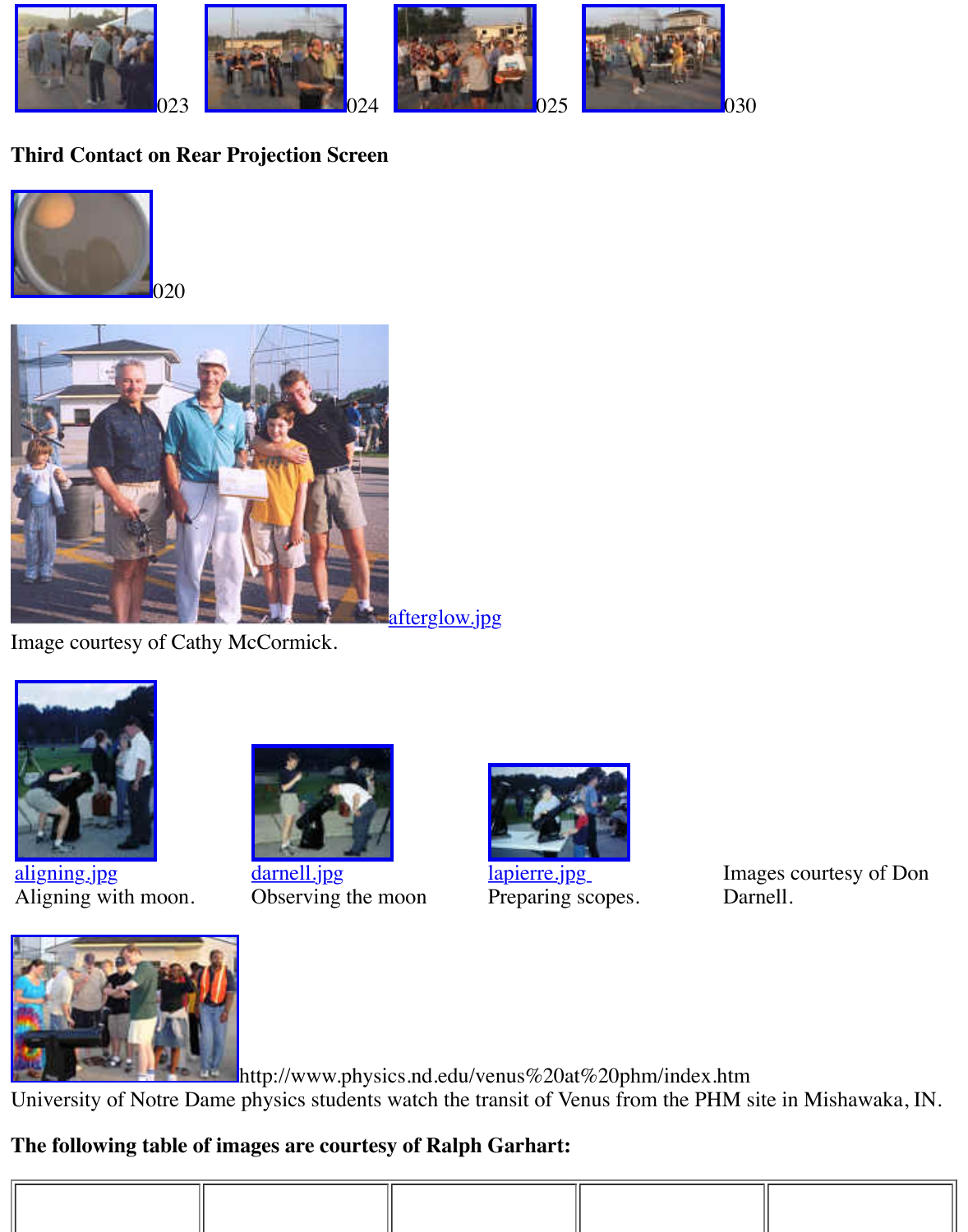| $ 3g012\rangle$      | 3g014          | ASS THE EXTRACADINAR<br>$3g01\overline{5}$ | $3g0\overline{21}$        | 3g025              |
|----------------------|----------------|--------------------------------------------|---------------------------|--------------------|
| 3g027                | 3g030          | $3g\overline{035}$                         | $3\overline{\text{g}036}$ | 3g039              |
| $\frac{13g(041)}{2}$ | $\sqrt{3g042}$ | <u>3g043</u>                               | 3g044.jpg                 | 3g047              |
| 3g054                | 2g002          | <b>Alban</b><br>2g003                      | 2g005                     | 2g008              |
| $\frac{2g014}{g}$    | $\sqrt{2g025}$ | 2g027                                      | 2g029                     | 2g034              |
| 2g036                | 2g038          | $2g\overline{045}$                         | 1g020                     | $\overline{1g023}$ |
| 1g029                | $\sqrt{1g035}$ | $\frac{1g036}{2}$                          | $1\overline{\text{g}037}$ | 1g038              |

[http://www.south](http://old.transitofvenus.org/images/1g029.jpg)ben[dtribune.com/stor](http://old.transitofvenus.org/images/1g035.jpg)ies/[2004/06/09/local.2](http://old.transitofvenus.org/images/1g036.jpg)004[0609-sbt-MARS-](http://old.transitofvenus.org/images/1g037.jpg)A1-[Out.sto](http://old.transitofvenus.org/images/1g038.jpg)